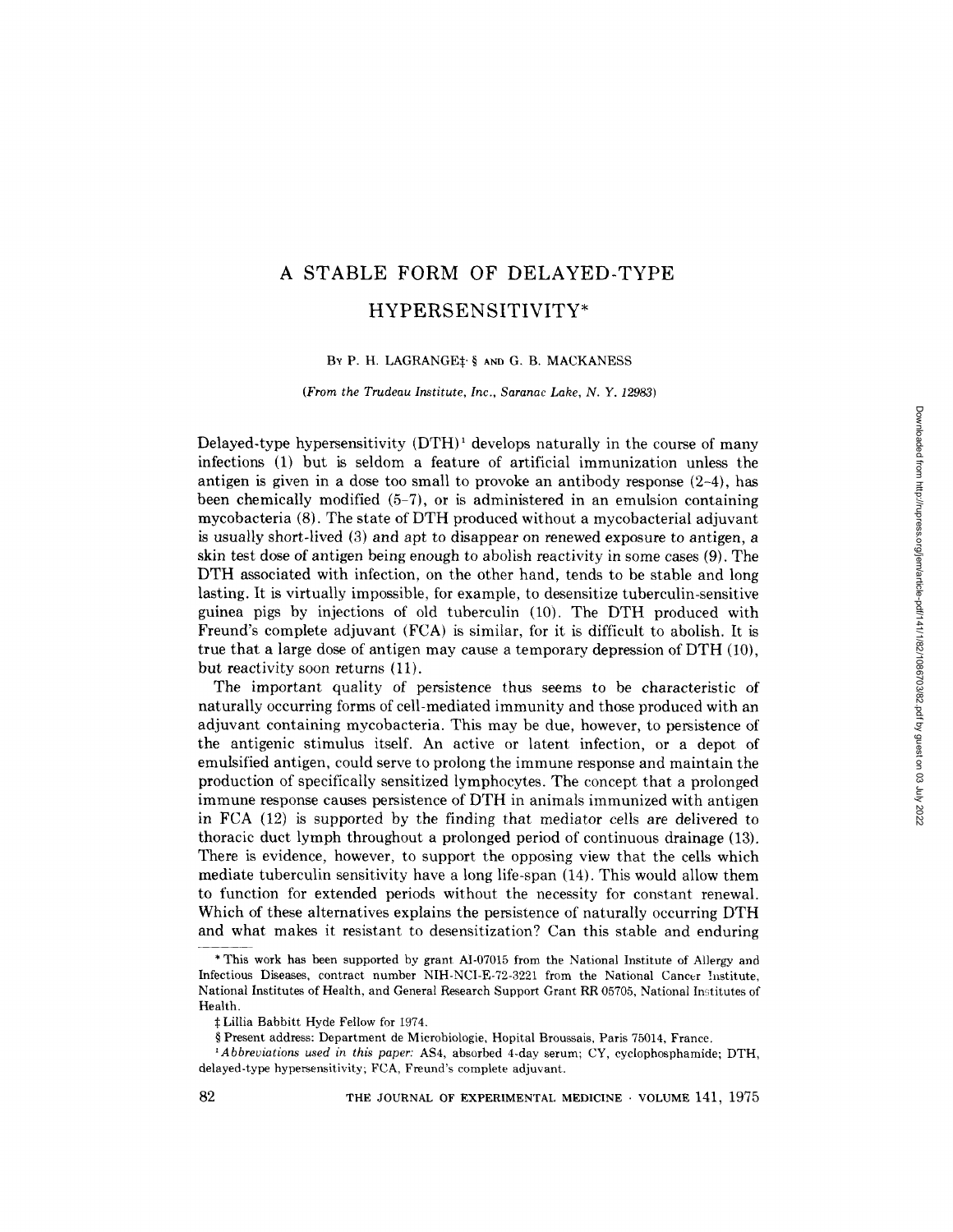form of DTH be produced by immunizing procedures that do not make use of impractical adjuvants such as FCA? These questions have been examined in mice which were immunized under the modulating influences of cyclophosphamide (15) and BCG (16), which markedly enhance the T-cell response to sheep red blood cells (SRBC) .

# Materials and Methods

Animals. Except when cell transfers were made, the mice used were specific pathogen-free mice of the outbred CD-1 strain (Charles River Breeding Laboratories, Inc., Wilmington, Mass.) . Adoptive sensitization by spleen cell transfer was performed between syngeneic hosts. The strains used were CH-T<sub>6</sub>F<sub>1</sub>  $\varphi$  (Balb/c  $\times$  CBA/H-T<sub>6</sub>) and B6H-T<sub>6</sub>F<sub>1</sub>  $\varphi$  (C57BL/6  $\times$  CBA/H-T<sub>6</sub>).

Antigen. SRBC from the same animal were obtained twice weekly . They were collected and stored in Alsever's solution, and were washed three times before suspending to a known density in normal saline .

BCG The Pasteur strain of Mycobacterium bouis BCG (TMC 1011) was obtained from the Trudeau Mycobacterial Collection (17) . The organisms were grown as dispersed cultures in Middlebrook's 7H9 medium containing Tween <sup>80</sup> . After 5-7 days incubation, the cultures were frozen slowly to  $-70^{\circ}\text{C}$  and were stored at this temperature (18). Dosage was based upon viable counts performed by plating on Middlebrook's 7H10 medium.

Immunization. Different routes and doses of SRBC were used for different purposes. But except when specified, primary immunization was by intravenous or foot pad inoculation of 10<sup>8</sup> SRBC. Modulation of the primary immune response was achieved with cyclophosphamide (CY) (donated by Mead Johnson and Co., Evansville, Ind.) or by BCG. The drug, in a dose of 200 µg/kg, was given 2 days before intravenous immunization and concurrently with subcutaneous immunization (15) . BCG, on the other hand, was always injected <sup>14</sup> days before specific immunization with SRBC. Both BCG (10' viable U) and SRBC (10') were given intravenously. The same timing was adhered to when both agents were used to modulate the immune response . BCG was not used in these experiments to modulate responses in peripheral lymphoid tissue (16, 19) . Secondary immunization was performed in most instances by the intravenous injection of  $10<sup>8</sup>$  SRBC.

Blocking Serum . Serum containing specific inhibitors of activated T cells was prepared from mice bled 4 days after intravenous immunization with 10° SRBC. Its blocking activity was increased by absorption with SRBC, as previously described (20) .

Test for DTH. DTH was measured in the right hind foot pad with an eliciting dose of 10° SRBC  $(19)$ 

Spleen cell transfer. Spleen cells for transfer to syngeneic recipients were prepared as in a previous study (21) . The cells were pooled, washed three times, and enumerated in a hemacytometer. Viability, as assessed by dye exclusion with trypan blue, was not less than 90%.

Vinblastine. Vinblastine sulfate (donated by Eli Lilly & Co., Indianapolis, Ind.) was freshly dissolved in sterile saline. An intravenous dose of  $100 \mu$ g was given 15-17 h before the harvesting of spleen cells.

## Results

Persistence of DTH after an Unmodulated Primary Response. The DTH that develops in response to intravenous immunization of mice with SRBC does not persist for long, even after the optimum dose of antigen (4) . Fig. 1 shows that the time-course of the DTH generated by unmodulated responses to intravenous immunization varies with dose of SRBC . The peak level of DTH increased as the dose was raised from 10<sup>3</sup> to 10<sup>5</sup> SRBC; but at higher doses DTH decayed with increasing rapidity, and could not be detected at any time in mice immunized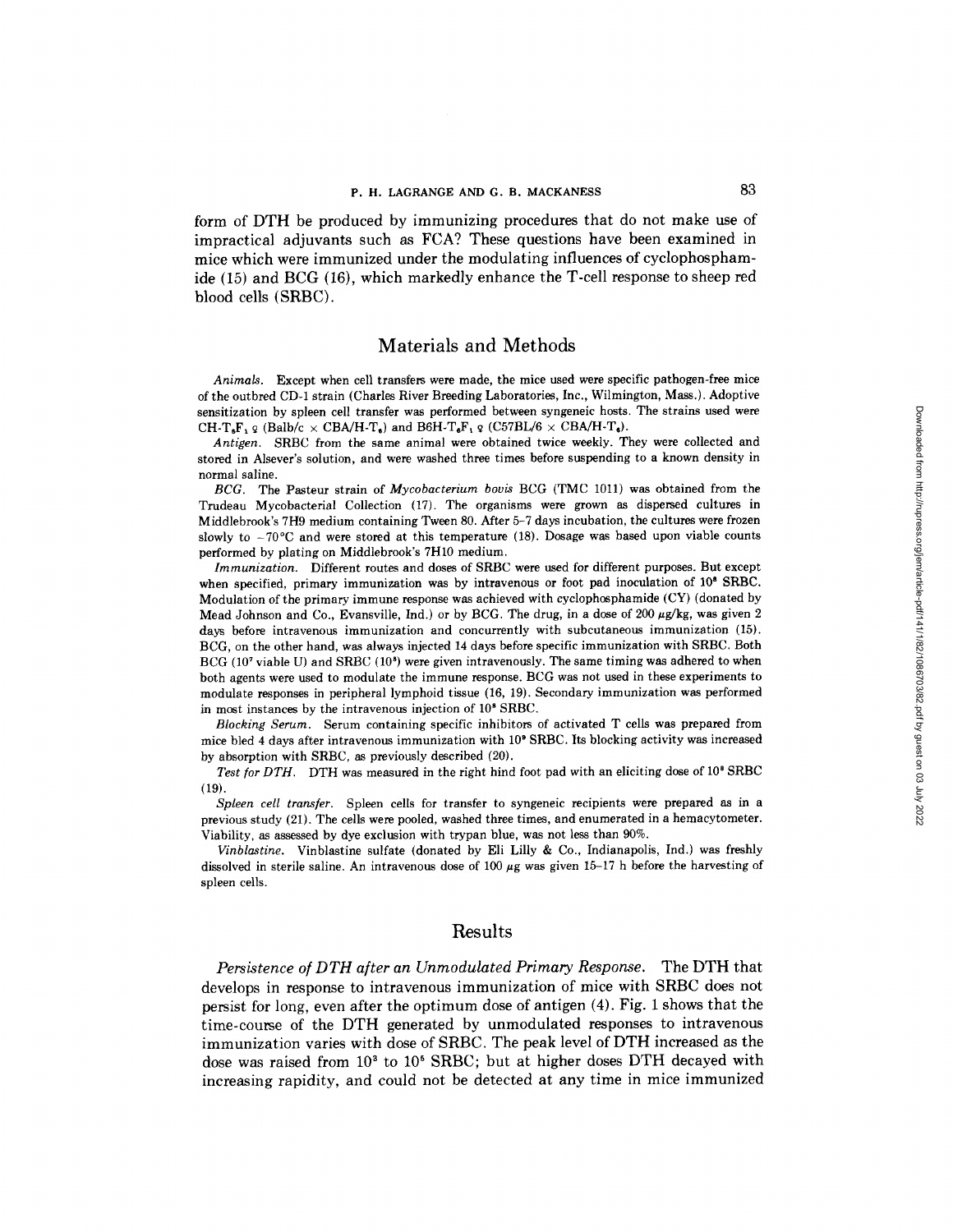with  $10^9$  SRBC. A dose of  $10^4$  SRBC, which does not provoke an antibody response  $(20)$ , gave the highest persisting level of DTH at 24 days (Fig. 1).

The Anamnestic Response after an Unmodulated Primary Response. Since 10' SRBC gave the highest sustained level of DTH after intravenous immunization, this dose and route were used for both primary and secondary immunization. The secondary stimulus was applied after 14 and 28 days. Fig. 2 A shows that despite <sup>a</sup> significant level of DTH after the primary stimulus, animals failed



FIG. 1. Development and decay of DTH in groups of mice immunized intravenously with varying doses of SRBC. Tests for DTH to SRBC were performed on the days indicated and were read 24 h later. Means of 5.



FIG. 2. (A) Levels of DTH found in mice immunized intravenously with  $10^4$  SRBC ( - ) and in mice which had received a second (O---O) or third  $(A \cdots A)$  dose of 10<sup>\*</sup> SRBC 14 and 28 days after the primary stimulus. Means of 5. (B) Levels of DTH found in mice immunized intravenously with  $10^*$  SRBC  $(* - *)$  and in a subgroup which received a secondary intravenous stimulus of 10<sup>°</sup> SRBC 14 days after the primary stimulus ( $\bullet$ -- $\bullet$ ). Means of 5  $\pm$  SEM.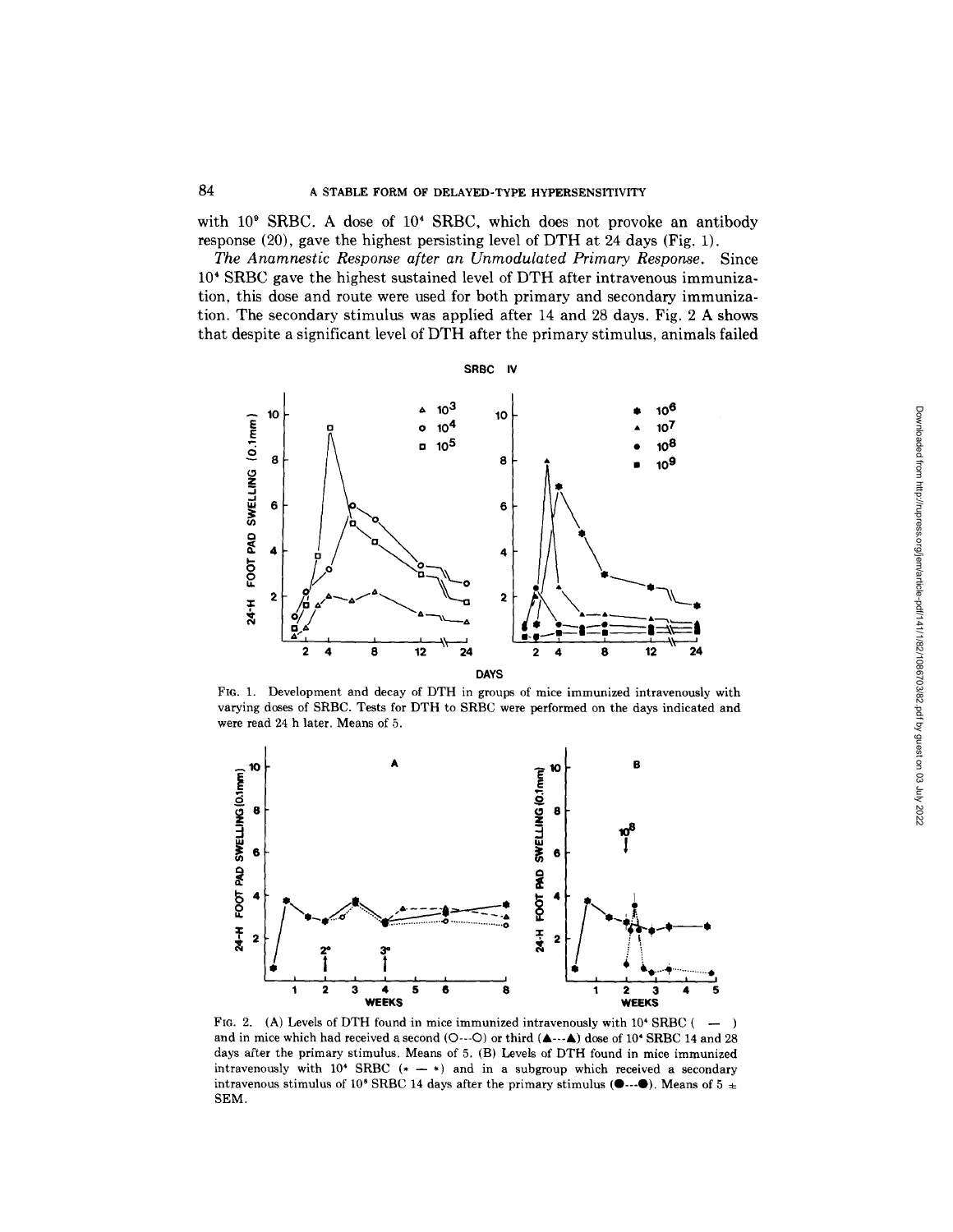to respond to the second or third stimulus with any detectable rise in DTH; but neither was there any loss of DTH. However, when the secondary dose of SRBC was raised to a level  $(10^{\circ})$  that caused rapid quenching of T-cell activity during the primary response (Fig. 1), DTH disappeared completely (Fig. 2 B). This confirms that the DTH resulting from minimal antigenic stimulation is abolished by secondary immunization (9) .

The Anamnestic Response after a Modulated Primary Response. CY raises the level of DTH by delaying antibody production, thereby postponing the onset of feedback inhibition of the T-cell response (15) ; BCG has a similar effect, but it is achieved without interfering with antibody production (16) . It was important, therefore, to observe the anamnestic T-cell responses of animals with residual DTH resulting from sensitization under the modulating influence of CY, BCG, or both.

Mice which had been treated with CY at the time of sensitizing with a foot pad inoculation of 10<sup>8</sup> SRBC had a DTH level of 9.8 when tested 21 days later (Fig. 3) A). At this time they were challenged intravenously with a secondary dose of  $10^{\circ}$ 



FIG. 3. (A) Level of DTH prevailing from day 21 onward in mice which had been treated with The cycle of DTH prevailing from tay 21 onward in line which had been treated with<br>CY and sensitized concurrently in the foot pad with 10<sup>8</sup> SRBC (\* – \*). A secondary intravenous stimulus of 10<sup>°</sup> SRBC (arrow) caused an immediate fall in DTH and a subsequent trough of desensitization (A---A) . Control mice were not given the primary dose of SRBC; but one group was treated with CY (O...O), the other was not  $(\Delta \cdots \Delta)$ . Means of  $5 \pm \text{SEM}$ . (B) Level of DTH prevailing from day <sup>21</sup> onward in mice which had been sensitized intravenously Even of D I II prevailing from day 21 of ward in fince which had been sensitized intravenously<br>with 10<sup>o</sup> BCG (\* – \*). A secondary<br>intravenous priming with  $10^9$  BCG (\* – \*). A secondary intravenous stimulus of 10<sup>8</sup> SRBC (arrow) caused immediate loss of DTH from which recovery was prompt and permanent  $(A \cdots A)$ . One group of controls received BCG but no primary dose of SRBC ( $\Delta$ --- $\Delta$ ), the other received only the secondary dose of SRBC (O---O). Means of 5  $\pm$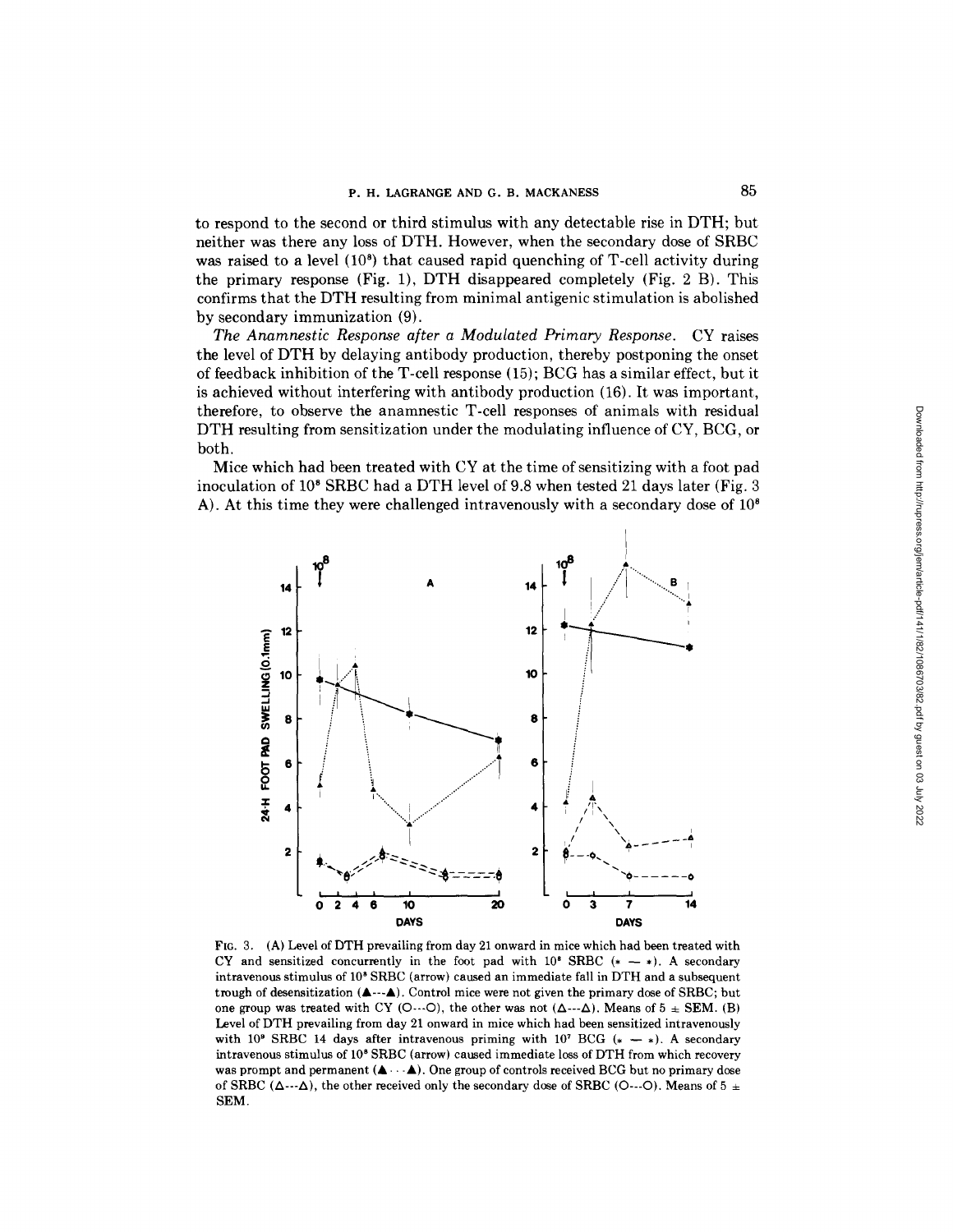SRBC, a dose that erased the DTH resulting from an unmodulated primary response (Fig. 2 B). In this experiment it caused an immediate loss of DTH, presumably because of temporary trapping of reactive cells in the spleen (22, 23), and a phase of desensitization from which recovery was slow and incomplete (Fig.  $3$  A).

In an experiment of similar design, mice were immunized intravenously with 10<sup>8</sup> SRBC 14 days after intravenous injection of 10<sup>7</sup> viable BCG. They had a comparable level of DTH on day 21 (Fig. 3 B). When challenged intravenously with the same secondary dose (10<sup>8</sup>) of SRBC, they also showed an immediate loss and rapid recovery of DTH. But unlike the secondary response in mice with CY-modulated immunity (Fig. 3 A), this one did not show a trough of desensitization. Mice of one control group in the preceding experiment had been given BCG but not the primary antigenic stimulus. They responded with a modest enhancement of DTH in response to the secondary antigenic stimulus (Fig . <sup>3</sup> B) . Since this was probably due to the modulating influence of the BCG infection (now <sup>5</sup> wk old), tests for anamnestic responsiveness were performed in the next experiment at <sup>3</sup> wk and again at <sup>16</sup> wk when the effects of BCG would have long passed  $(16)$ .

In the next experiment, DTH was induced under the modulating influence of both BCG and CY . Secondary antigenic stimuli were given at 3 and 16 wk . They both provoked strong anamnestic responses (Fig . 4) which were devoid of the episode of desensitization that characterized the anamnestic responses of animals which had not been infected with BCG (Figs. <sup>2</sup> and 3 A) . It was apparent, therefore, that DTH developed under the influence of BCG leaves the capacity to respond to a secondary stimulus intact, but obviates the episode of desensitization that normally accompanies it . In view of these findings, it became necessary to test animals immunized in different ways for the presence or absence of feedback inhibition during a secondary immune response. Since CY had been shown to cause temporary abolition of feedback inhibition during a primary response (15), it was used here in the expectation that it would have a similar effect on the secondary response.

Influence of Feedback Inhibition on Anamnestic Responses. Two groups of mice were prepared. Each possessed DTH resulting from a primary response to 10<sup>8</sup> SRBC. The primary response was modulated by CY in mice of one group and by both BCG and CY in the other. Mice of both groups were subdivided 3 wk later so that half of them could be given CY 2 days before the secondary antigenic stimulus  $(10^8 \text{ SRBC})$ , which was also given intravenously.

The results in Fig. 5 A show that the animals in which the primary response had been modulated only by CY again showed a phase of partial desensitization, whereas those which received a second dose of CY 2 days before the secondary antigenic stimulus showed only an acute and transient depression of DTH from damage done by CY to the nonspecific accessory cells (monocytes) needed for the expression of DTH (15) . Mice which had initially responded under the joint influence of BCG and CY behaved quite differently  $(Fig. 5 B)$ . Although the nonspecific effect of CY on accessory cells was again in evidence in the subgroup which received the second dose of CY, the phase of desensitization, which is immunologically specific (unpublished results), was absent in both groups . Thus,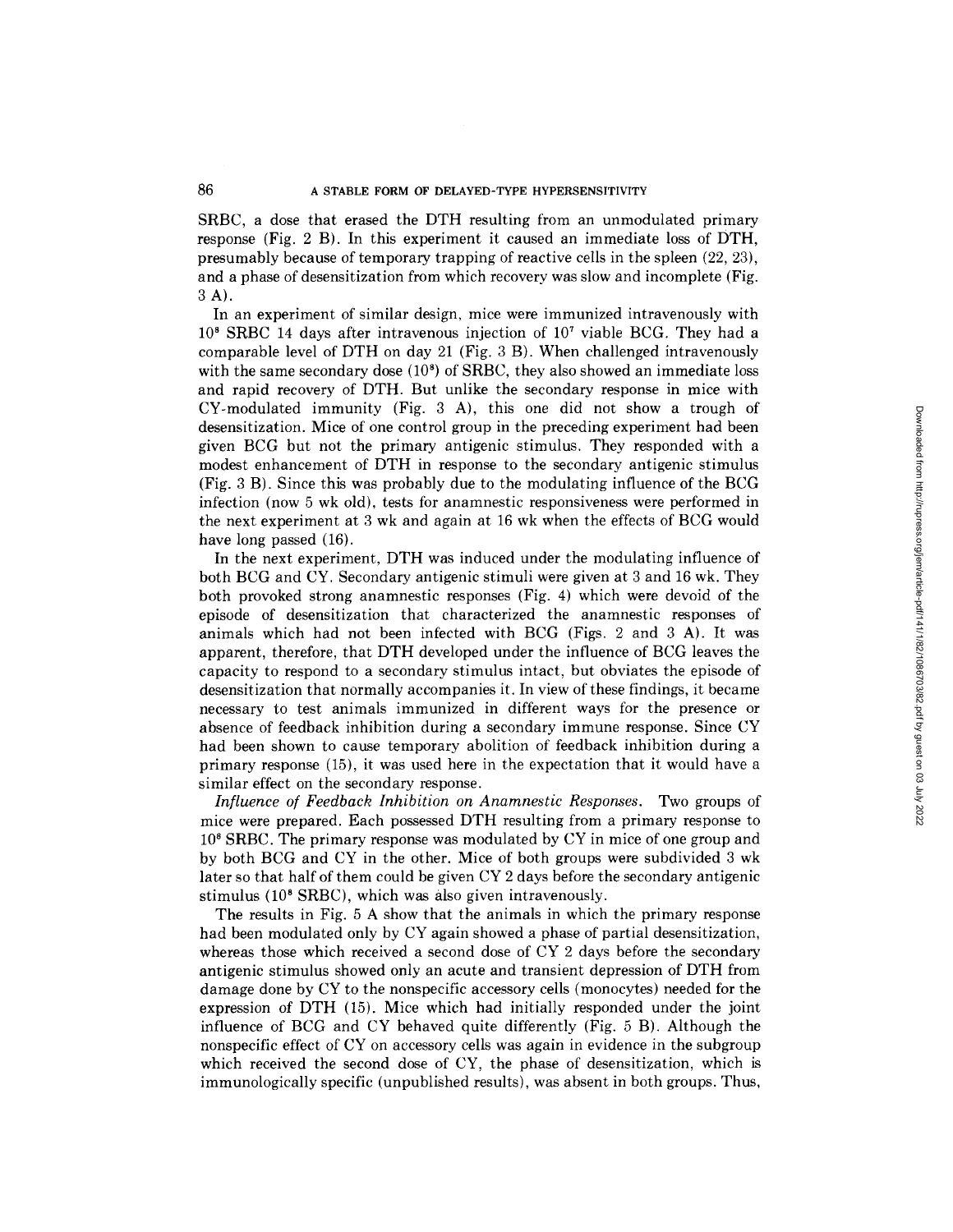

FIG. 4. Anamnestic T-cell responses in mice injected with 10<sup>8</sup> SRBC intravenously, 3 or 16 wk after primary intravenous immunization with 10° SRBC which was given under the modulating influence of both BCG and CY  $(A \cdots A)$ . The background level of DTH in the absence of challenge remained almost constant throughout  $(* - *)$ . Untreated control mice received both primary and secondary doses (O---O) or only the primary dose of SRBC ( $\bullet - \bullet$ ); they were devoid of hypersensitivity . The low levels of DTH recorded in these controls reflect a trend that occurs spontaneously as mice grow old. Means of  $5 \pm \text{SEM}$ .

when the primary response occurred under the influence of BCG, CY had nothing but a delaying influence on the secondary T-cell response . It seems, therefore, that BCG-modulated immunity is not subject to feedback inhibition . If it were, CY would have enhanced the T-cell response as it does during a primary response (15) or the secondary response in CY-modulated immunity (Fig. 5 A) . This finding focuses attention on the properties of the specifically sensitized lymphocytes created under the influence of BCG. Their longevity and susceptibility to blocking by immune complexes become questions of immediate interest .

Properties of Specifically Sensitized Lymphocytes. Continuous production of specifically sensitized lymphocytes was raised at the outset as a possible explanation for the persistence of DTH after immunization with FCA. If the cells that mediate DTH were produced continuously under the influence of BCG, they would remain susceptible to a mitotic poison such as vinblastine (13, 24) .

A transfer system was used to test the specific mediators of DTH for their vulnerability to vinblastine because specifically sensitized lymphocytes are not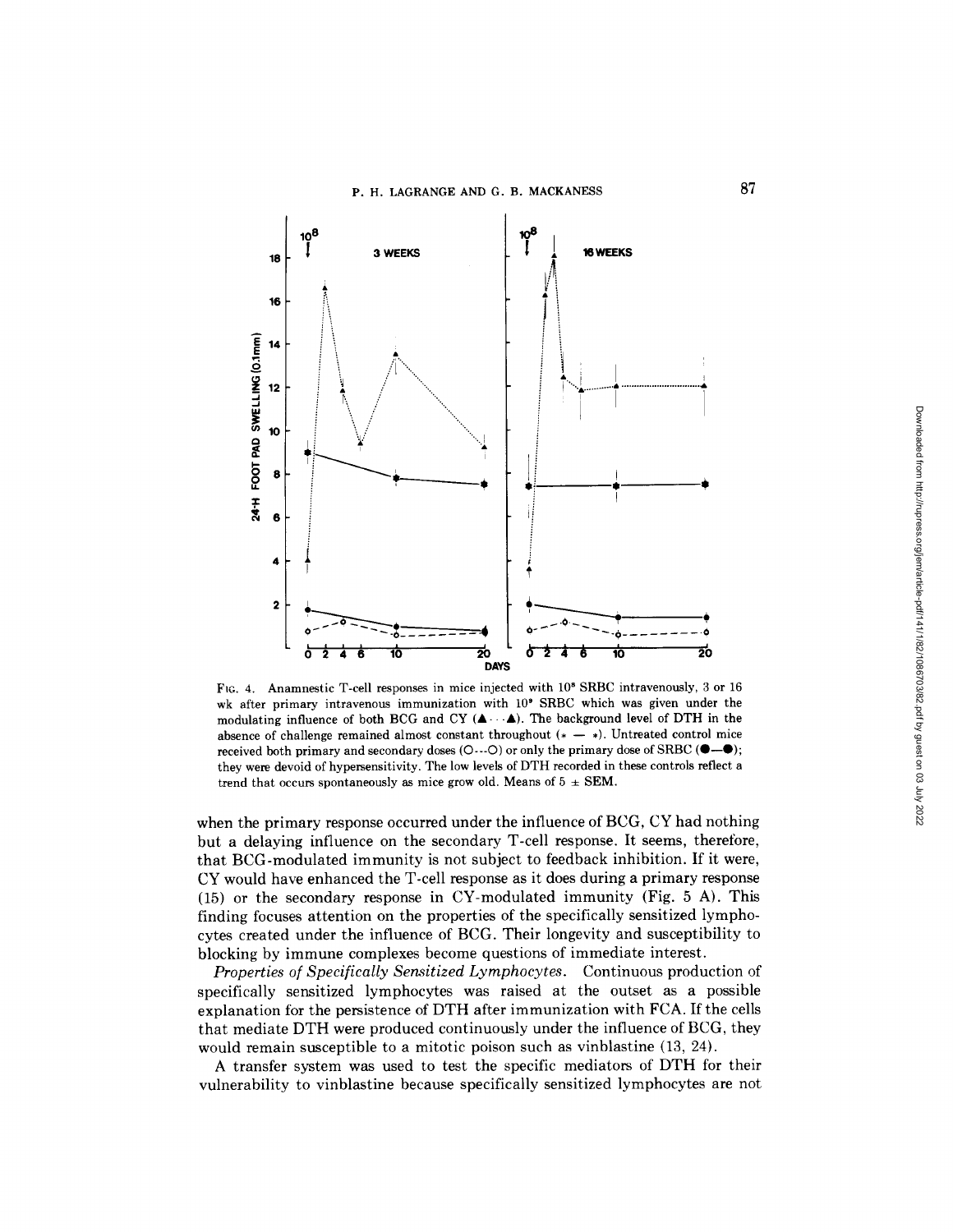

FIG. 5. (A) Influence of CY on the anamnestic T-cell response of mice in which the primary response had been modulated with CY to give a high and well sustained level of DTH  $(* - *)$ . When the secondary challenge of  $10<sup>8</sup>$  SRBC was given (arrow) DTH levels fell after challenge, but rose steeply before the onset of a phase of partial desensitization  $(\triangle -\triangle)$ . In mice given CY (200 mg/kg) <sup>2</sup> days before challenge DTH was restored more rapidly and reached higher levels than in unchallenged mice ( $\Delta$ --- $\Delta$ ). Means of 5  $\pm$  SEM. (B) An experiment of similar design was performed in mice in which primary immunization with 10° SRBC was modulated with both BCG and CY. In this case CY given at the time of challenge did not potentiate the secondary T-cell response, though it did cause a definite delay in its onset. Means of  $5 \pm \text{SEM}$ .

the only relevant cells that are potentially susceptible to this drug (15, 25) . Donor mice were treated with CY 2 days before intravenous immunization with  $10<sup>8</sup>$ SRBC. Groups of prospective donors were treated at intervals with vinblastine and were sacrificed 15-17 h later for spleen cell transfer . An equal number of untreated donors were used at each time point. Recipients were challenged immediately after cell transfer with an eliciting dose of SRBC.

Fig. <sup>6</sup> shows the development of DTH in <sup>a</sup> group of animals immunized under the influence of CY, and the level of DTH transferred to recipients by one spleen equivalent of cells from similarly immunized donors which had or had not been treated with vinblastine 15-17 h before cell transfer. Two distinguishable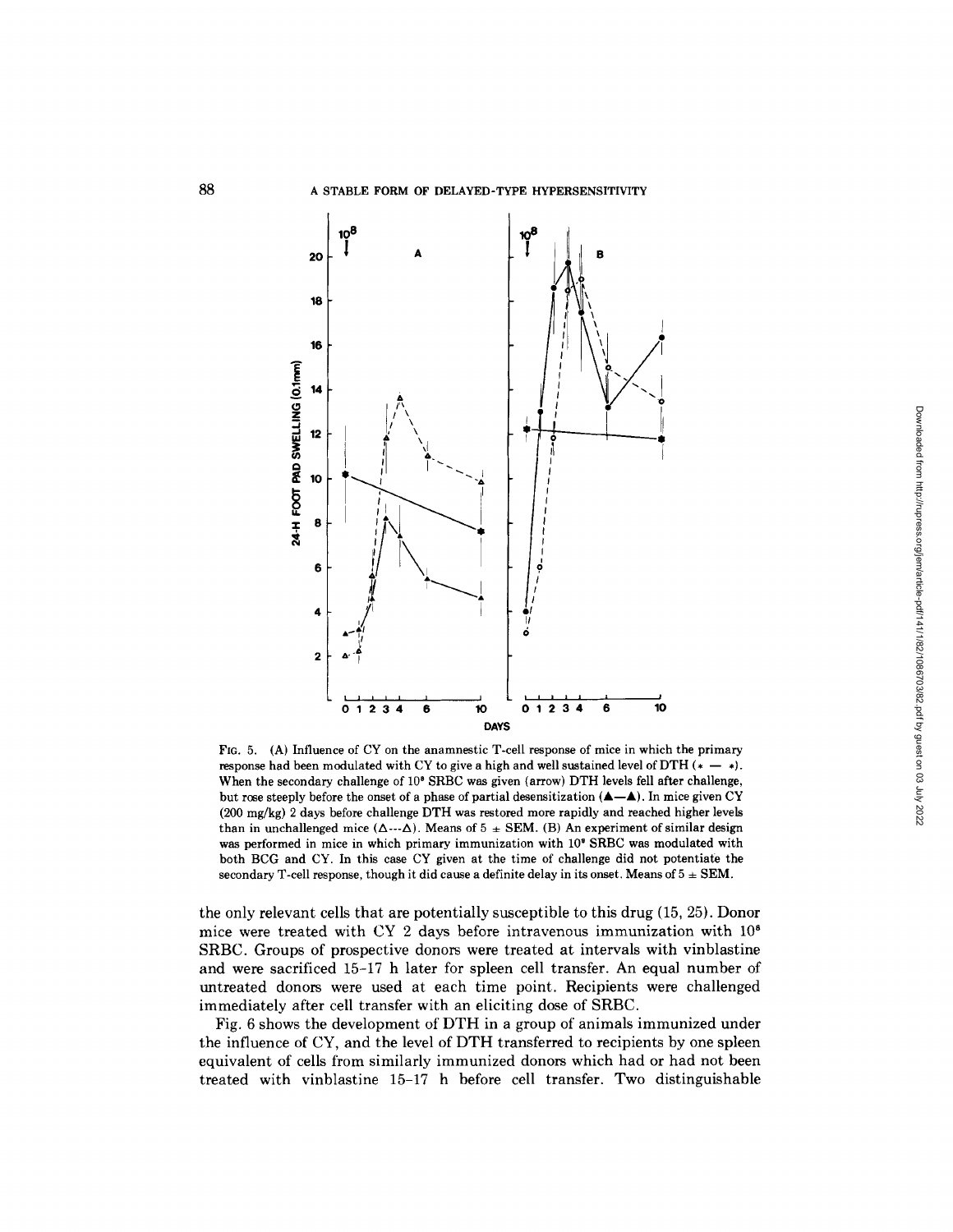

FIG. 6. Susceptibility of specifically sensitized spleen cells to vinblastine. Donor mice (D) were immunized intravenously with  $10<sup>8</sup>$  SRBC 2 days after treatment with CY. Representatives were tested for DTH at intervals during the next 28 days  $(\bullet - \bullet)$ . At each time point one spleen equivalent of cells were transferred to normal recipients (R) which were then tested for DTH. Two groups of donors were used: one was untreated and the other was given vinblastine (100  $\mu$ g/mouse) 15-17 h before cell transfer. The levels of DTH are recorded for recipients from untreated (O  $\cdots$  O) and vinblastine-treated donors ( $\blacktriangle \cdots \blacktriangle$ ). Means of 5  $\pm$  SEM.<br>1 h before the transfers were made on days 4 and 15, five additional recipients were each given 0.2 ml of blocking serum (AS4). The DTH found in these mice is represented by the hatched columns. Means of  $5 \pm$  SEM.

populations of specifically sensitized lymphocytes were revealed: one, produced during the first 8-10 days of the immune response, which was inactivated by vinblastine; the other, which emerged more slowly, was not. Hence, the DTH transferred by one spleen equivalent of cells harvested beyond day 10 of the immune response was undiminished by treating the donors with vinblastine. In the much more highly sensitized animals which had been immunized under the joint influence of BCG and CY a similar pattern of susceptibility to vinblastine was observed except that mediator cells remained sensitive to vinblastine over a much longer period (Fig. 7). In either case, the results indicate that sooner or later DTH becomes vested in cells that cease to replicate. Since DTH persists despite evidence that production of the mediators has ceased, the responsible cells would be expected to survive well in syngeneic recipients .

The Life-Span of Specifically Sensitized Lymphocytes. Specifically sensitized lymphocytes were transferred to syngeneic recipients from donors which had been immunized with a view to producing a high level of hypersensitivity for adoptive transfer, or to permit the behavior of replicating and resting cells to be compared . In the first experiment donor mice were infected intravenously with 10' BCG Pasteur After <sup>12</sup> days they were given CY and 2 days later they were immunized intravenously with <sup>10</sup><sup>9</sup> SRBC . Animals immunized in this way have a stable and high level of DTH by day <sup>21</sup> (reference <sup>16</sup> and Fig. 7) . The mean level of DTH at this time in a representative group of five donors was 13.8 (Fig . 8) . The level of DTH conferred with one spleen equivalent (about  $2 \times 10^8$ ) of pooled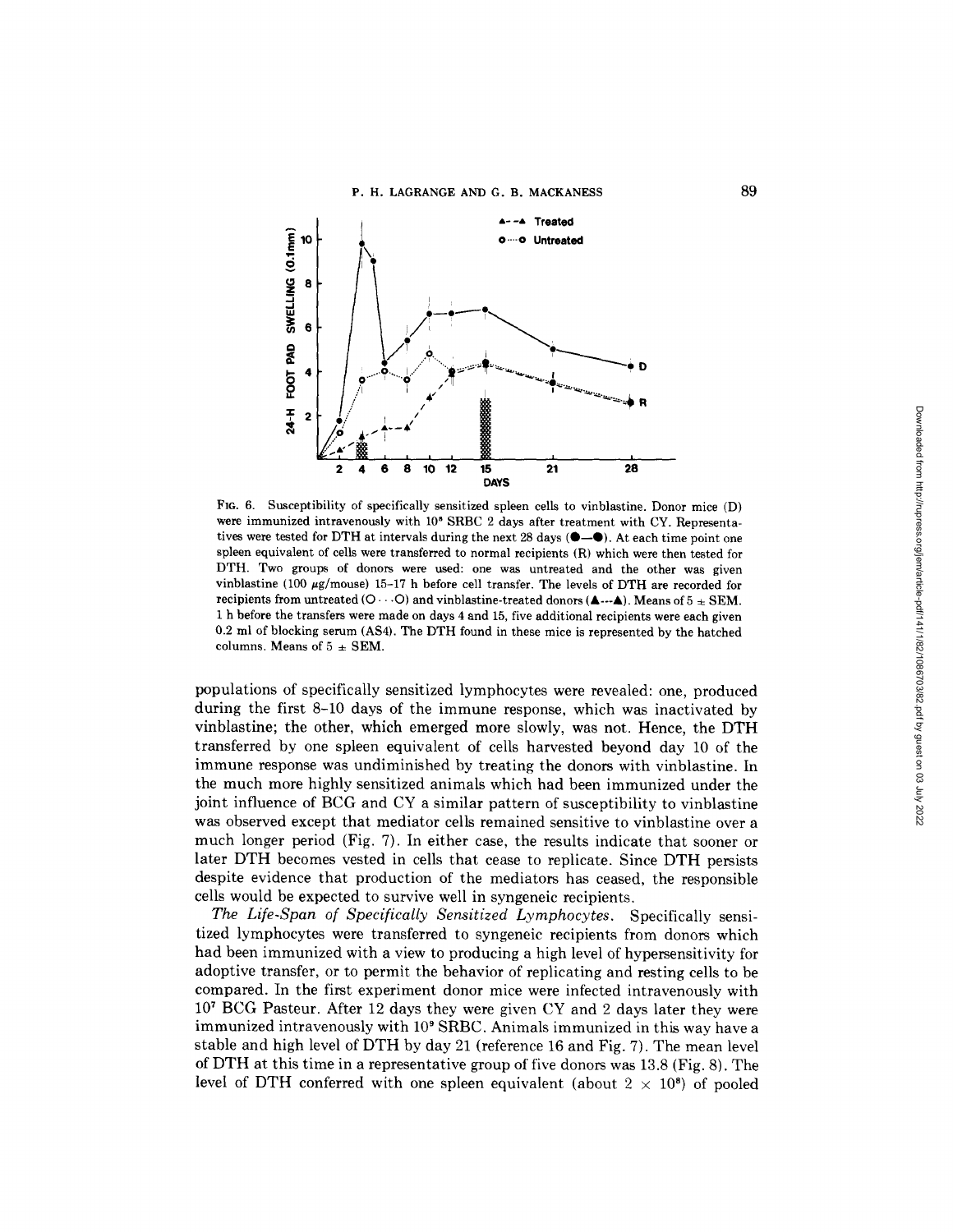

FIG. 7. In an experiment of similar design to that of Fig. 6, donor mice were immunized intravenously with 10° SRBC after treatment with BCG and CY. Representative mice were tested for DTH at intervals after immunization  $(* - *)$ . At each time point one spleen equivalent of cells from normal or vinblastine-treated donors were transferred to normal recipients. The scale used to record the levels of DTH in recipients of untreated  $( \bullet \cdot \cdot \cdot \bullet)$ and vinblastine-treated spleen cells ( $\blacktriangle \cdots \blacktriangle$ ) is the same as that used in Fig. 6. Means of 5  $\pm$ SEM. On day 5 a separate group of recipients was given 0.2 ml of AS4 intravenously <sup>1</sup> h before receiving sensitized cells from untreated donors. The level of hypersensitivity in these recipients is depicted by the hatched bar. Mean of  $5 \pm$  SEM.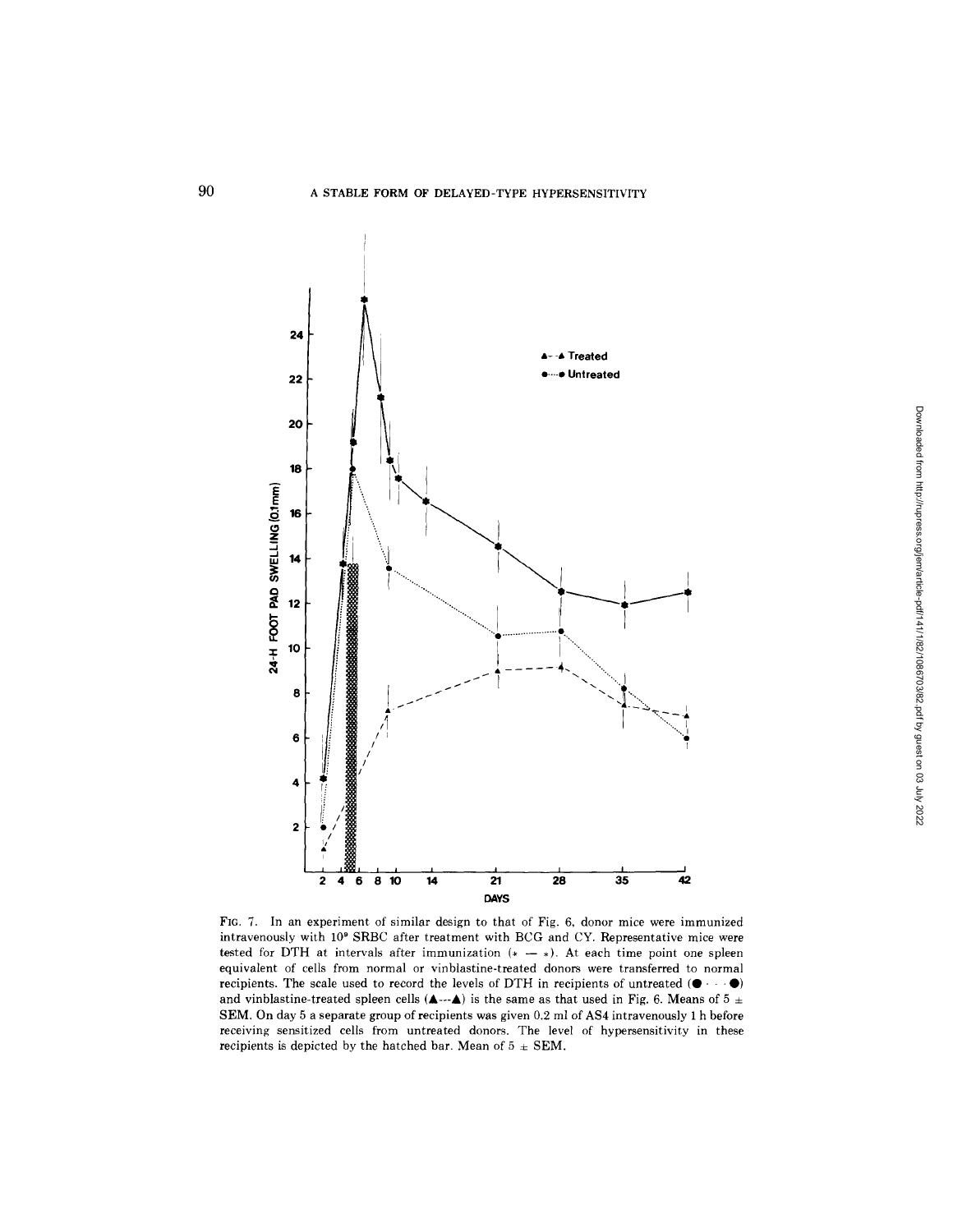

FIG. 8. The persistence of DTH was followed for a period of 30 days in mice immunized adoptively with one spleen equivalent of cells from donors sensitized under the modulating influence of both BCG and CY and used for transfer on day 21  $(\blacksquare)$  or modulated with CY and used for transfer on day 5 ( $\blacktriangle$ ) or day 14 ( $\blacklozenge$ ). Corresponding symbols are used to show the levels of DTH in the donors and recipients. Means of  $5 \pm \text{SEM}$ .

spleen cells from these donors rose during the first 2 days after cell transfer. This may reflect <sup>a</sup> continuing replication of mediator cells, as suggested by their partial sensitivity to vinblastine at this time (Fig . 7) . After this initial period of equilibration the level of sensitivity in recipients decayed slowly with an apparent half-life of 34 days. A notable feature was the remarkably uniform level of DTH found within the groups of five recipients tested at each time point.

In the second experiment two types of donors were used . Neither had received BCG, thus avoiding the objection to the foregoing experiment that BCG would have been transferred with the spleen cells. The first group of donors provided a high level of DTH during the period of cell proliferation when specifically sensitized cells are vinblastine sensitive . They had been treated with CY 2 days before intravenous immunization with 10<sup>8</sup> SRBC. When transfer was performed on day 5 of the response the donors gave a mean DTH reaction of 10.4. The second group of donors had been treated with CY and sensitized concurrently with a foot pad inoculum of  $10^8$  SRBC. Spleen cells from these donors were transferred <sup>14</sup> days later when vinblastine sensitivity had passed and the level of DTH had fallen to 9.8. The levels of DTH measured in recipients of one spleen equivalent (about  $1 \times 10^8$  cells) are recorded in Fig. 8. They show that the DTH conferred by replicating and resting cells decayed at comparable rates, and provide strong presumptive evidence that the early and later mediators of DTH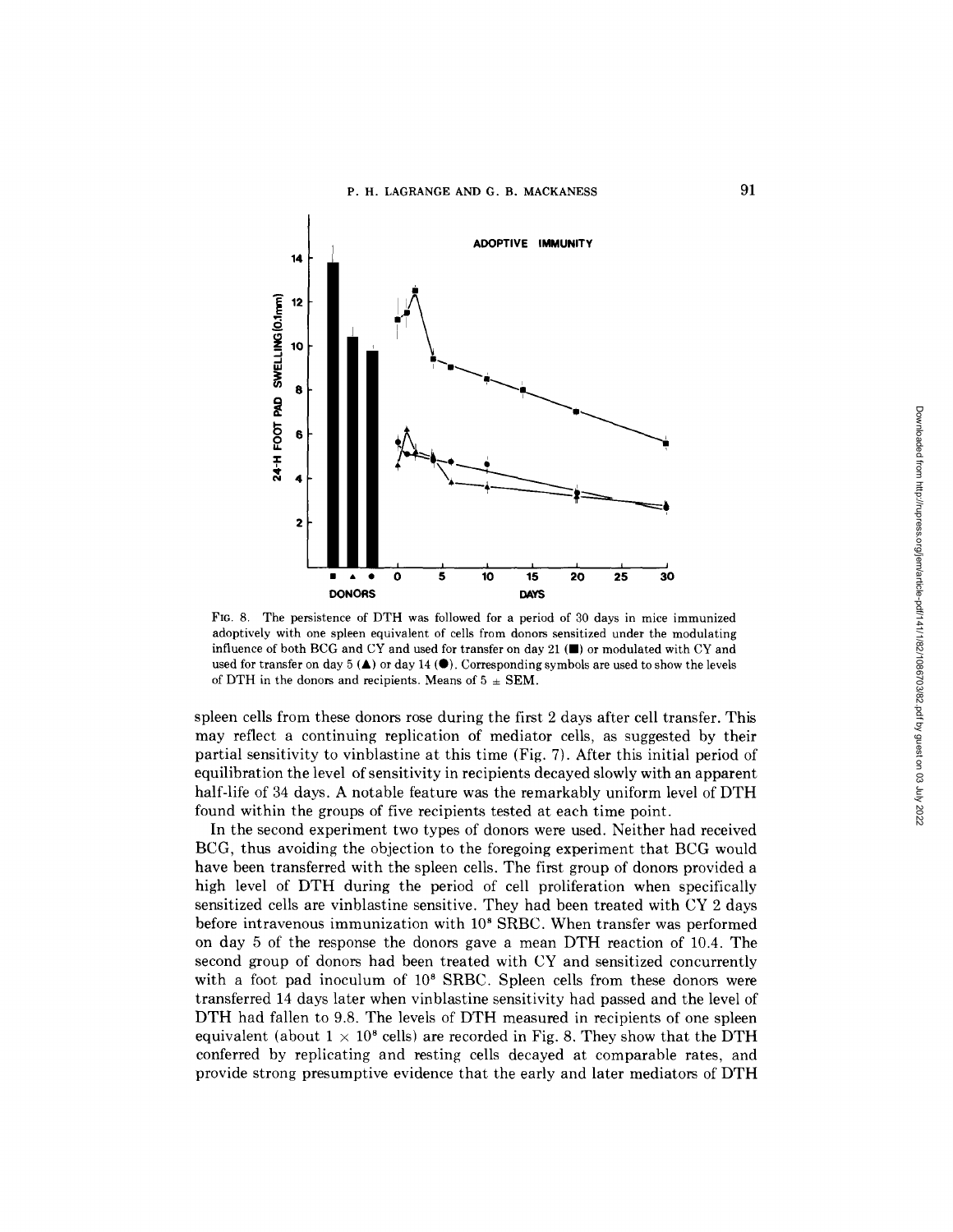are lineally related. In this experiment, the apparent half-lives of the reactive cells were longer (about 45 days) than in the previous experiment in which the influence of BCG may have been transmitted to the recipients .

Susceptibility to Blocking by Immune Complexes. In the experiment recorded in Fig. 6, two groups of recipients of the spleen cells harvested on days 4 and 15 were treated with blocking serum . This was prepared by absorbing immune serum with an equal volume of packed SRBC (20) . The absorbed 4-day serum (AS4), 0.2 ml of which was given to recipients 1 h before cell transfer, completely abolished DTH in recipients of 4-day immune spleen cells, but was only partially inhibitory for cells harvested on day 15 . More significant still was the finding  $(Fig. 7)$  that the sensitized cells harvested on day 5 from the BCG/CY-treated donors were also highly resistant to blocking by AS4.

## Discussion

Following the precedent of Raff and Cantor (26), the following convention will be used to designate the specific mediators of DTH: The post-thymic precursors of specifically committed lymphocytes will be called T2 cells; the vinblastine-sensitive cells which are found during the proliferative phase of the immune response, and which are so readily inhibited by blocking serum (Fig.  $6$ ), will be called T3 cells; while the vinblastine-resistant. cells that come later in the immune response, and are relatively resistant to blocking, will be called T4 cells.

The present studies have shown  $(Fig, 1)$  that an unmodulated response to SRBC generated little of the T-cell activity represented by DTH. Moreover, the low level of T4-mediated DTH that did result from the most effective dose of SRBC (10<sup>4</sup>) could not be built upon by further antigenic stimulation at the same dose level (Fig. 2 A). It was also quite unstable in that a larger dose of antigen extinguished all remaining DTH (Fig. 2 B). It seemed as though all of the T4 cells created by the primary response had been consumed, perhaps in helper function, during the secondary response. Some findings seemed to support this explanation, for when the general level of T-cell activity was raised to a much higher plane by immunizing under the modulating influences of  $CY$  (Fig. 3 A) or BCG (Fig. 3 B), DTH was not abolished by a secondary antigenic stimulus of the same magnitude . There was, however, a very notable difference between the secondary responses given by mice in whom the primary responses had been modulated by CY or BCG. In the former the secondary T-cell response was apparently still susceptible to feedback inhibition (Fig.  $3$  A), an impression that was confirmed by the fact that CY had the same potentiating effect on the T-cell response during secondary antigenic stimulation (Fig. 5 A) as it has during a primary response (15) . In BCG-modulated immunity, on the other hand, the secondary T-cell response was apparently protected against feedback inhibition (Fig. 3 B) and could not be potentiated by treating with CY at the time of the secondary antigenic stimulus (Fig.  $5 \text{ B}$ ).

It seemed certain that the observed freedom of BCG-modulated immunity to give an uninhibited secondary T-cell response was not due directly to any persisting effect of active infection with BCG because previous studies had shown that the modulating influence of BCG on a primary response had largely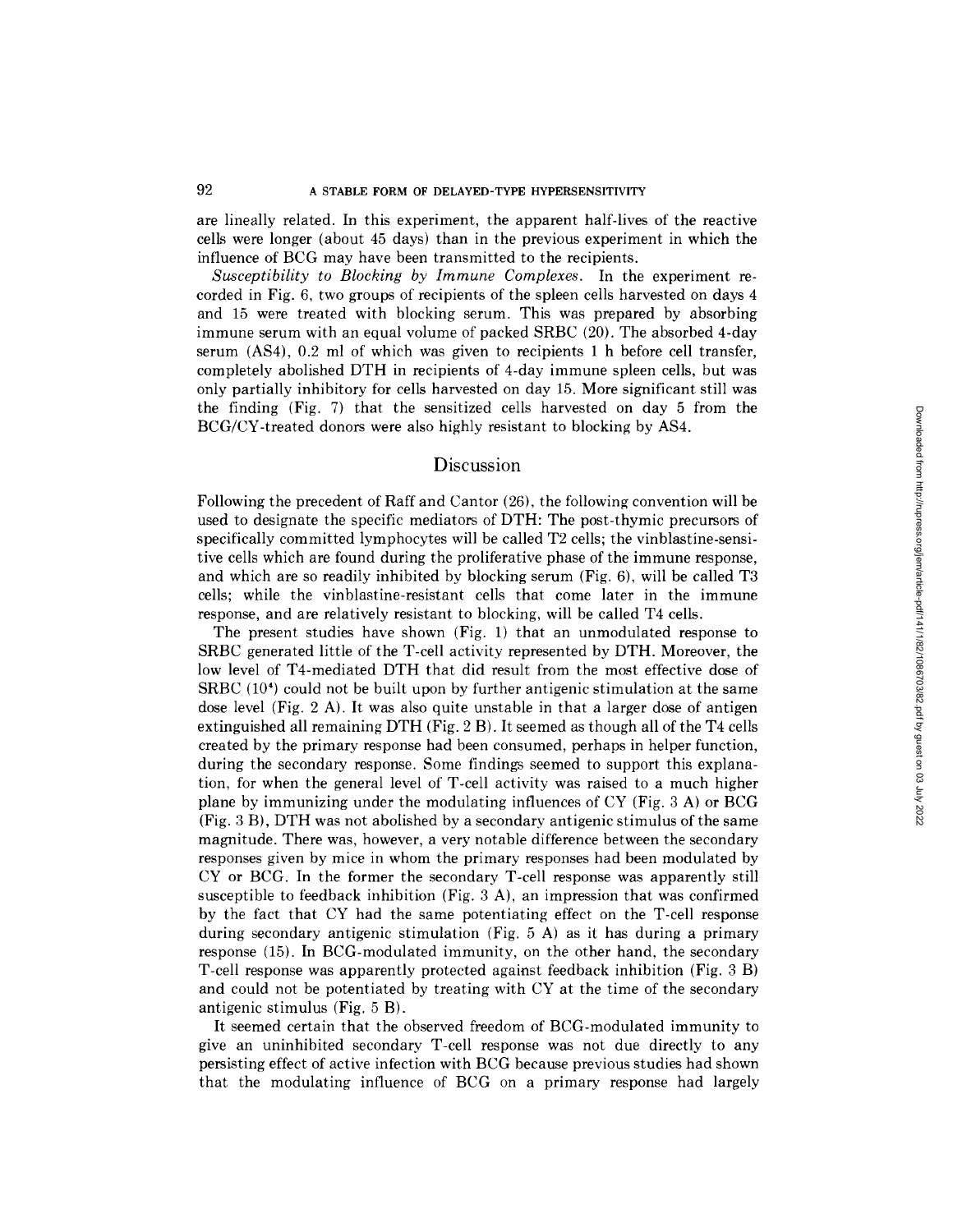disappeared within 6 wk (16), yet animals immunized under the modulating influence of BCG plus CY responded to secondary immunization at <sup>16</sup> wk as well as they did at 3 wk (Fig . 4) . It should be noted, too, that control mice which had not received the primary antigenic stimulus but had been infected with BCG for <sup>5</sup> wk showed only <sup>a</sup> minor degree of potentiated T-cell activity when given SRBC at the time of the secondary challenge in the experiment recorded in Fig. 3 B.<br>Fuidantly the expective of the universe Evidently the capacity of the primed mice to give an exaggerated secondary T-cell response was due to conditions that originated during the primary response, as modulated by BCG.

There are two possible reasons for the abnormal immunological responsiveness of mice with BCG-modulated immunity : either their T4 cells are different or they exist in an altered environment. In either case, the findings seem to explain why a tuberculin test causes enhancement of tuberculin sensitivity (27), even though tuberculin cannot induce tuberculin sensitivity in the first place; and why repeated skin testing should raise the level of hypersensitivity after BCG vaccination in man (28) . These observations suggest that T4 cells may differ from T2's, their uninduced precursors, in being more easily engaged by antigen. This, however, would not explain the difference between the secondary responses in BCG- and CY-modulated immunity. Nor, would it explain why the T3 cells produced under the combined influence of BCG and CY were so resistant to blocking by AS4 (Fig. 7) while those formed under the influence of CY alone were completely inhibited by it (Fig. 6) . Resistance of activated T cells to blocking by immune complexes no doubt explains why BCG-modulated immunity is not susceptible to feedback inhibition (Figs. 3 B and 5 B) and provides an alternative explanation for the previously reported finding that activated T cells formed under the influence of a BCG infection are resistant to specific blocking serum (16) . Unfortunately, the present observations do not indicate whether the cells themselves are physiologically different, or whether they merely behave differently because of conditions created when a primary immune response is enacted in the presence of a BCG infection.

Since the production and function of activated T cells is largely governed by the humoral response (20), the stability of BCG-modulated immunity may depend upon the nature of the humoral response that accompanies it. It has long been known, for example, that FCA favors  $\gamma_2$ -antibody production (29, 30). It may be, therefore, that the antibody produced in a BCG-modulated response is predominantly of a type that cannot form the complexes which block T cells (20). Alternatively, the antibody formed during the secondary response in BCGmodulated immunity might quickly inhibit IgM production (31) . And since the complexes formed with IgM have a powerful blocking effect on T3 cells (unpublished results), this could delay the shutdown of the T-cell response and cause the observed rise in the level of T-cell activity after a secondary stimulus  $(Fig. 4)$ .

This explanation is not consistent, however, with the results of Fig. 7 which show that T3 cells may be resistant to passively administered blocking serum. Since the cell donors in this experiment were treated with CY 2 days before immunization, they would have suffered a delay in the onset of antibody production. But at the time when spleens were taken (day 5) antibody production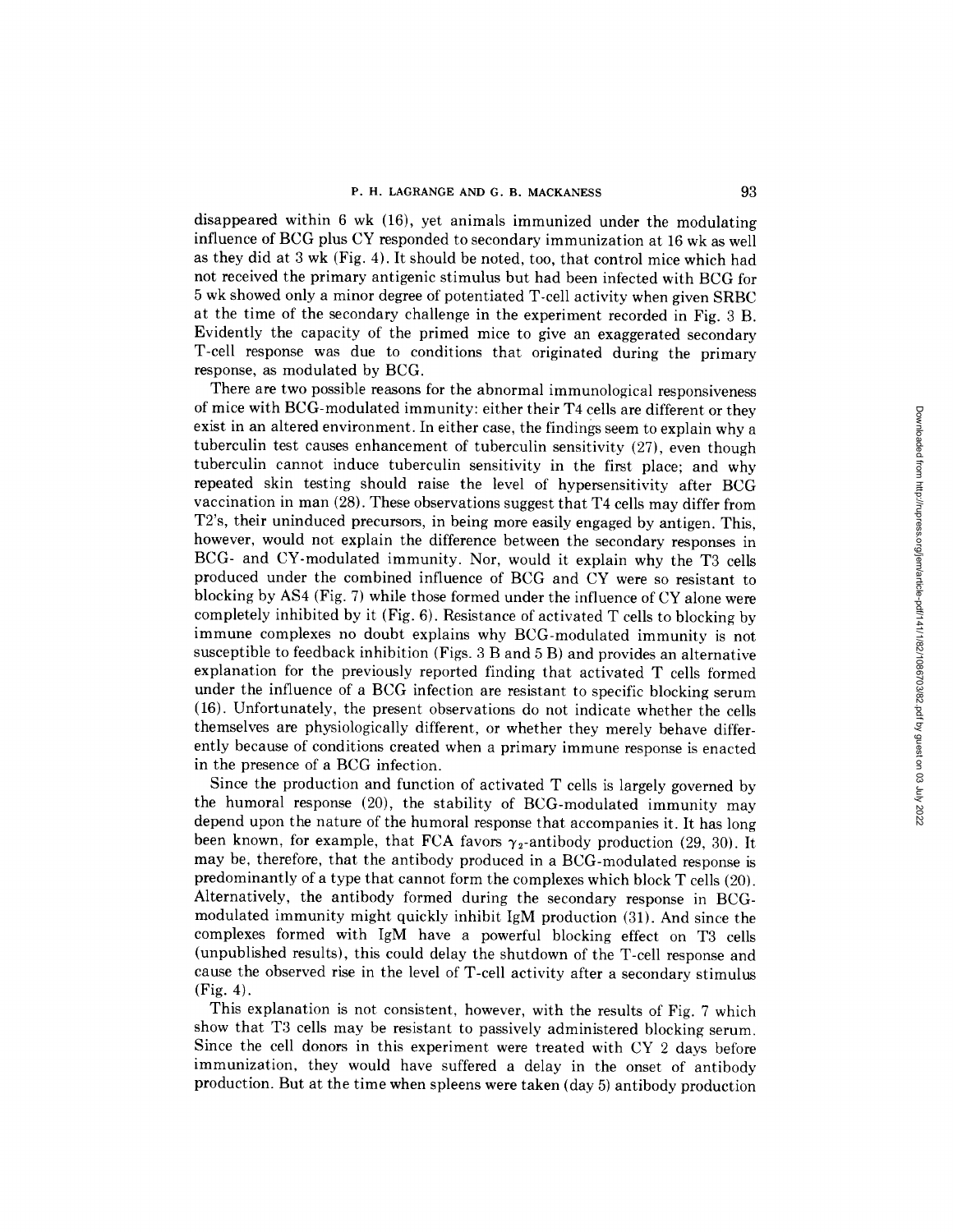could already have resumed and may have included a class of antibody with the ability to cause "unblocking" (32). These are important questions but they will remain unanswered until more studies have been performed .

The correlation observed by Coe et al. (13) between the content of large lymphocytes in thoracic duct lymph and the capacity of its cells to transfer DTH makes it likely that specifically sensitized lymphocytes were still being actively formed at the time chosen by these authors to observe the traffic of specifically reactive cells in central lymph. The protracted survival of functionally active mediator cells in syngeneic recipients (Fig . 8) makes it certain, however, that DTH can persist for an extended period without constant renewal of the mediators . Nevertheless, <sup>a</sup> discrepancy was noted in the rate of decay of DTH in syngeneic recipients of immune spleen cells. In one case, a half-life of 34 days was computed; in two others it was rather longer (45-50 days). In an unreported experiment, mice sensitized under the influence of BCG and CY were followed for <sup>a</sup> period of <sup>24</sup> wk without retesting. DTH persisted in them with <sup>a</sup> half-life of <sup>35</sup> wk. There is, therefore, a possibility that the state of DTH, like that of antibody formation (33), may be driven by residual antigen ; and that antigen can be carried into recipients with the spleen cells used for adoptive immunization . This does not contradict the evidence indicating that specifically sensitized lymphocytes have a long life-span which seems to be comparable with that of the long-lived memory cells of rats  $(34)$ .

# Summary

An antigen dose below the level needed to provoke an antibody response produces in mice a persistent, but minor degree of delayed-type hypersensitivity (DTH) to sheep red blood cells. The DTH is unstable. It is erased by larger doses of antigen and cannot be built upon by further antigenic stimulation . The much higher levels of DTH resulting from immunization under the modulating influence of cyclophosphamide (CY) or BCG persist under strong secondary antigenic stimulation, though the former is subject to partial suppression unless CY is used to prevent the secondary humoral response . The DTH produced by a BCGmodulated primary response is not subject to this suppressive effect of a secondary antibody response. In this case the anamnestic T-cell response is very brisk and cannot be potentiated by giving CY at the time of the secondary antigenic stimulus. This effect is not due to the modulating influence of a residual BCG infection. It results from a permanent change induced during the primary response .

The mediator cells formed under the influence of BCG are apparently resistant to inhibition by blocking serum containing immune complexes . Even the actively dividing T cells which are susceptible to vinblastine, and most readily blocked in the absence of BCG, are highly resistant to blocking by immune complexes . It is not clear whether these cells are intrinsically different or whether their insensitivity to blocking results from features peculiar to the humoral response that accompanies a BCG-modulated primary response. The mediator cells produced by both BCG- and CY-modulated responses become vinblastine

94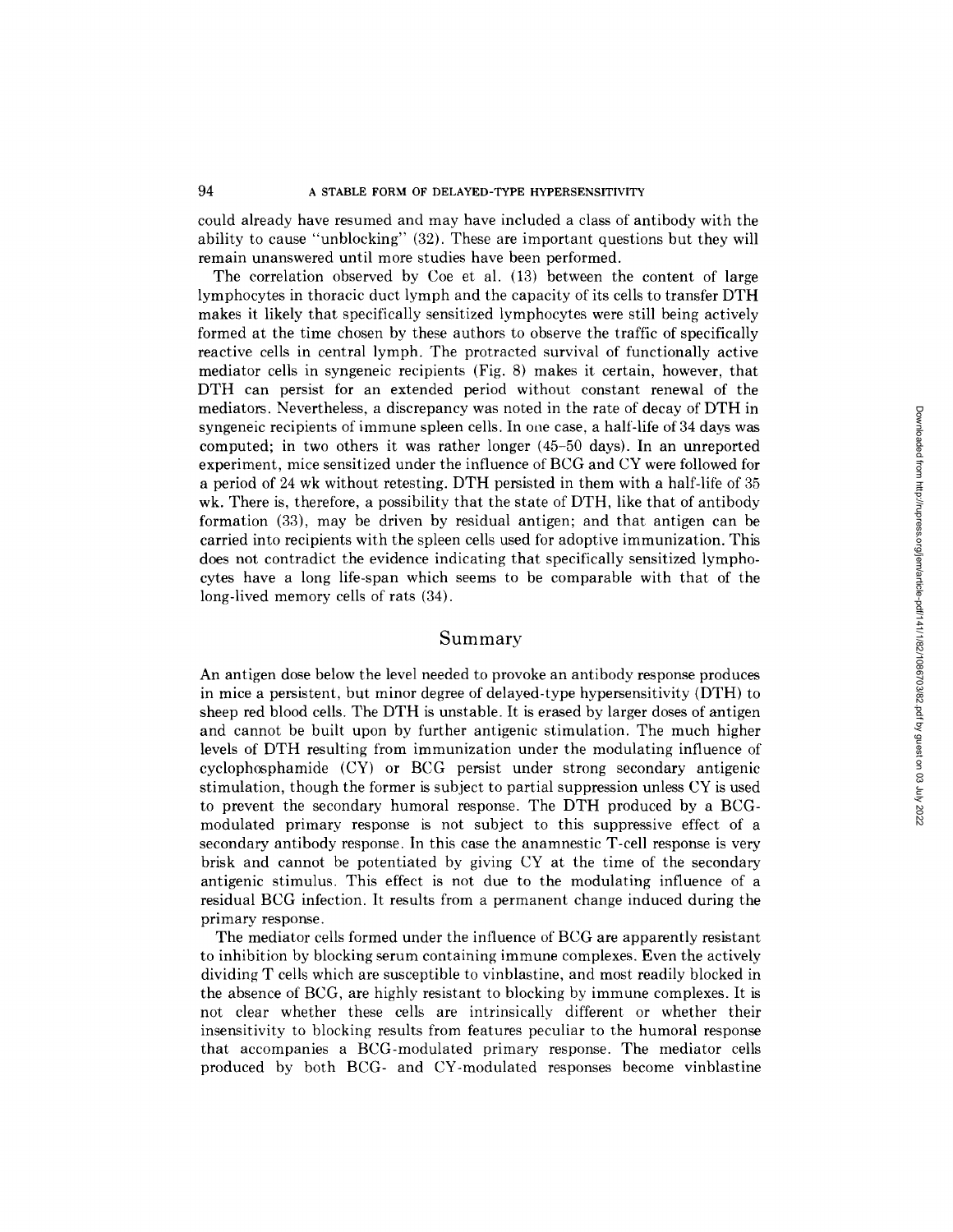resistant, relatively insensitive to humoral blocking factors, and capable of surviving in a functionally active form in syngeneic recipients with an apparent half-life of about 50 days. There were indications, however, that their effective life-span may be greatly extended in some circumstances by persisting antigenic stimulation ; and in the case of BCG-modulated immunity the prevailing level of T-cell activity can be greatly augmented by a further antigenic stimulus without the necessity for renewed exposure to BCG. P. H. LAGRANGE AND G.<br>
resistant, relatively insensitive to humora<br>
surviving in a functionally active form in<br>
ent half-life of about 50 days. There were in<br>
tive life-span may be greatly extended in so<br>
genic stimulation

## References

- 1. Zinsser, H. 1921. Studies on the tuberculin reaction and on specific hypersensitiveness in bacterial infection.  $J. Exp. Med. 34:495.$
- 2. Uhr, J. W., S. B. Salvin, and A. M. Pappenheimer. 1957. Delayed hypersensitivity. II. Induction of hypersensitivity in guinea pigs by means of antigen-antibody complexes.  $J. Exp. Med. 105:11.$
- 3. Salvin, S. B. 1958. Occurrence of delayed hypersensitivity during the development of Arthus type hypersensitivity.  $J. Exp. Med. 107:109$ .
- 4. Lagrange, P. H., G . B . Mackaness, and T. E Miller . 1974. Influence of dose and route of antigen injection on immunological induction of T cells. J. Exp. Med. 139:528.
- 5. Parish, C. L . <sup>1972</sup> . Preferential induction of cell-mediated immunity by chemically modified sheep erythrocytes. Eur. J. Immunol. 2:143.
- 6. Dennert, G., and D. F. Tucker. 1972. Selective priming of T cells by chemically altered cell antigens.  $J. Exp. Med. 136:656$ .
- 7. Coon, J., and R. Hunter. 1973. Selective induction of delayed hypersensitivity by a lipid conjugated protein antigen which is localized in thymus dependent lymphoid tissue . J. Immunol. 110:183. Einser, H. 1921. Studies on the forences.<br>
In hacrenial interction. J. Exp. Med. 34:485.<br>
The, J. W., S. 19. Sakin, and A. M. Pappenberish interaction of the presentativity in guinear pig by means of antigen-antibody comp
- 8. Freund, J. 1956. The mode of action of immunologic adjuvants. Adv. Tuberc. Res. 7:130.
- 9. Coe, J. E., and S. B. Salvin. 1964. The immune response in the presence of delayed hypersensitivity or circulating antibody. J. Immunol. 93:495.
- 10 Rothschild, H., J S. Friedenwald, and C. Bernstein . 1934. The relation of allergy to immunity in tuberculosis. Bull. Johns Hopkins Hosp. 54:232.
- 11. Benacerraf, B., and R. T. McCluskey. 1963. Methods of immunologic injury to tissues. Annu. Rev. Microbiol. 17:263.
- 12. Uhr, J. W., and A. M. Pappenheimer. 1958. Delayed hypersensitivity. III. Specific desensitization of guinea pigs sensitized to protein antigens. J. Exp. Med. 108:891.
- 13 . Coe, <sup>J</sup> . E., <sup>J</sup> . D. Feldman, and S. Lee . 1966 Immunologic competence of thoracic duct cells. J. Exp. Med. 123:267.
- 14. Chase, M. W. 1963. Persistence of tuberculin hypersensitivity following cellular transfer between genetically similar guinea pigs. Fed. Proc. 22:617 .
- 15. Lagrange, P. H., G. B. Mackaness, and T. E. Miller. 1974. Potentiatio n of T-cell-mediated immunity by selective suppression of antibody formation with cyclophosphamide. J. Exp. Med. 139:1529.
- 16. Mackaness, G. B., P. H. Lagrange, and T. Ishibashi. 1974. The modifying effect of BCG on the immunological induction of T cells.  $J. Exp. Med. 139:1540.$
- 17. Kim, T. H., and G. P. Kubica. 1972. Long-term preservation and storage of